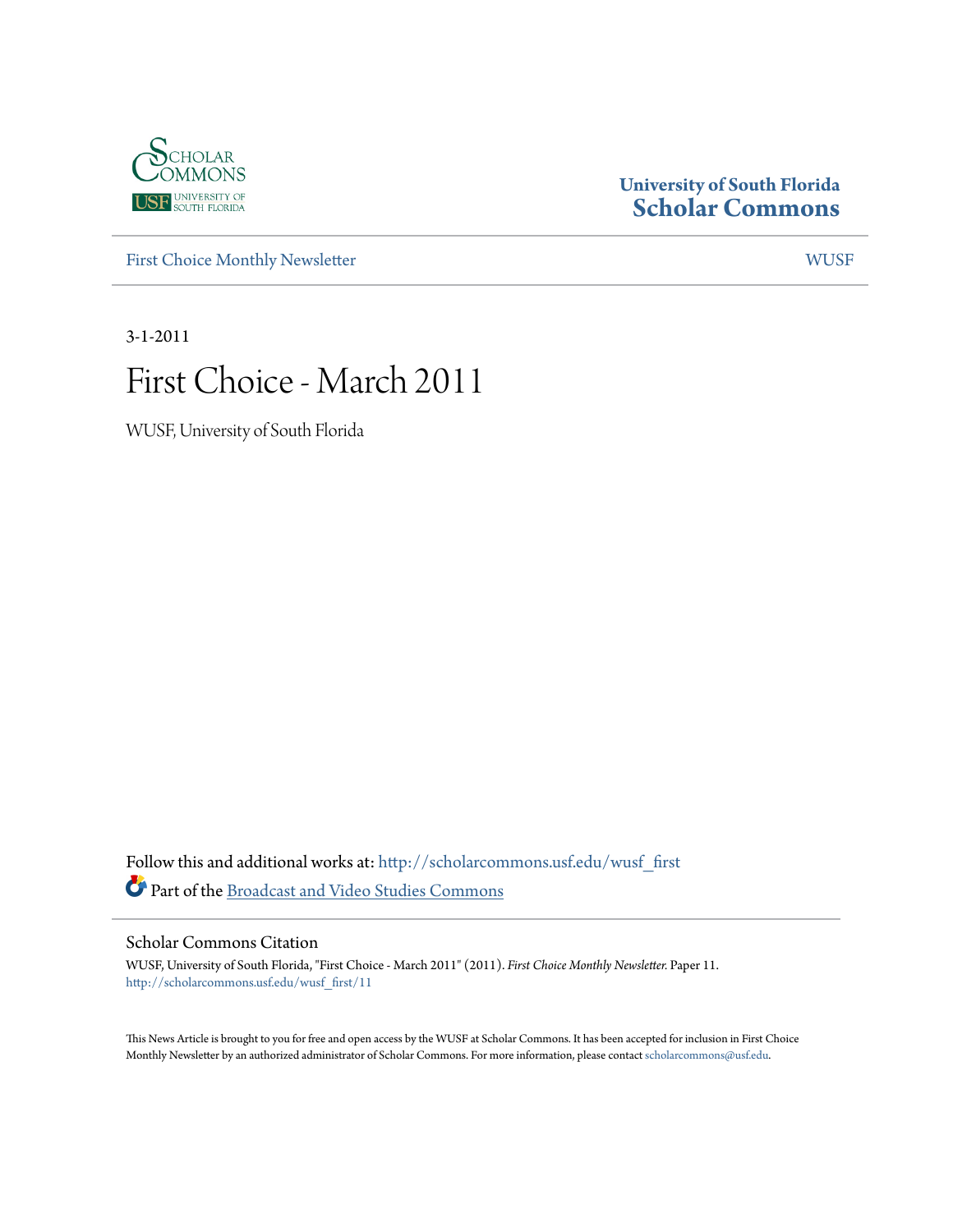# firstchoice &

for information, education and entertainment • MARC H 2011

# Happy 25th Birthday, Les Misérables!

*Les Misérables* first opened in London on October 8, 1985. In the 25 years that followed, nearly 60 million people saw this adaptation of Victor Hugo's novel of redemption and revolution in nineteenth-century France. Last October, two extraordinary concerts at London's O2 arena marked the musical's 25th anniversary. A dream cast of more than 300, including original London cast members, celebrated tenor Alfie Boe (Jean Valjean), and acclaimed performers Nick Jonas (Marius), Norm Lewis (Javert), Matt Lucas (Thénardier) and Lea Salonga (Fantine) staged such memorable songs as "I Dreamed a Dream," "Do You Hear the People Sing?" "Master of the House," and many more. This public television extravaganza offers you front-row seats to an unforgettable theatrical experience. Airs Sunday, March 6, at 1 and 7 p.m.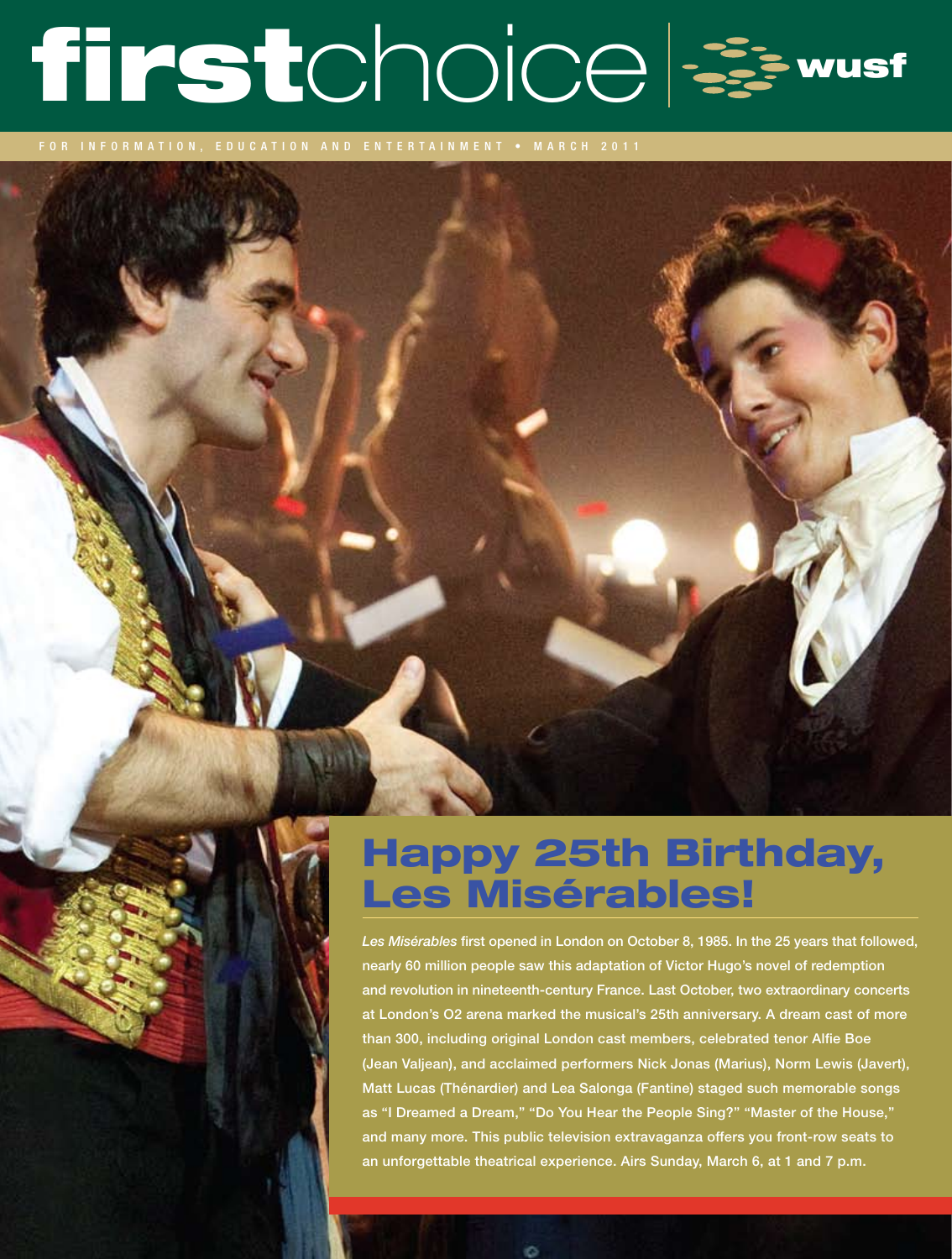# from the wusf gm



# Celebrating a Season of **Transformation**

pring is nearly here—the season<br>of new life. It's the perfect time to<br>look back on a winter of exciting<br>changes and transformations.<br>Thanks to generous support from our of new life. It's the perfect time to look back on a winter of exciting changes and transformations. Thanks to generous support from our members and the Frank E. Duckwall Foundation, we cut the ribbon on our new performance and broadcast studio at USF Sarasota-Manatee where we're planning a vibrant season of live performances and conversations. We hope, by print time, that Classical WSMR 89.1, is on the air and reaching all of our fans. The classical music programming brings you selections that dive deep into the classical music repertoire, including vocal music with your favorite on-air hosts, Russell Gant, Bethany Cagle and Coleen Cook.

WUSF is one of more than 30 PBS stations offering the PBS KIDS Library Corners project at community libraries and schools. Each "library corner" is a small, colorful space where kids can read books, access PBS computer games, or watch literacy-building DVDs. The goal is to raise the readers and critical thinkers of the future. We're happy to be a part of this vital venture.

Are You A Member Yet? WUSF Public Media depends on your support to continue our ongoing transformation. March is the perfect time to make or renew that commitment during our on-air membership campaigns. If you're not a member, please become one. If you are a member, please renew your membership—and consider joining the philanthropic leaders who are members of our Producers Circle and Cornerstone Society. You can make your pledge right now at www.wusf.org.

This has been a challenging and lively time of reinvention at the station. As our audience redefines and reinvents itself, we do the same in order to meet your needs and remain relevant to the community. At WUSF, we celebrate change and transformation all year long.

 $\frac{1}{2}$  don't tell me!

# Is coming to town!

And you can see it live, November 17, 2011, at the Straz Center for the Performing Arts, courtesy of WUSF 89.7.

Everyone who makes a pledge during the WUSF 89.7 spring membership campaign will automatically be entered into a drawing for a pair of tickets to a live taping of the weekly NPR News quiz show – *Wait, Wait… Don't Tell Me!* 

Included with the tickets will be dinner for two before the show, invitation to attend the cast party following the live taping, and reservations for the night at a nearby downtown hotel.

 A pledge is not required. You can also enter to win by calling

1-800-741-9090 or enter online at www.wusf.org.

*JoAnn Urofsky* General Manager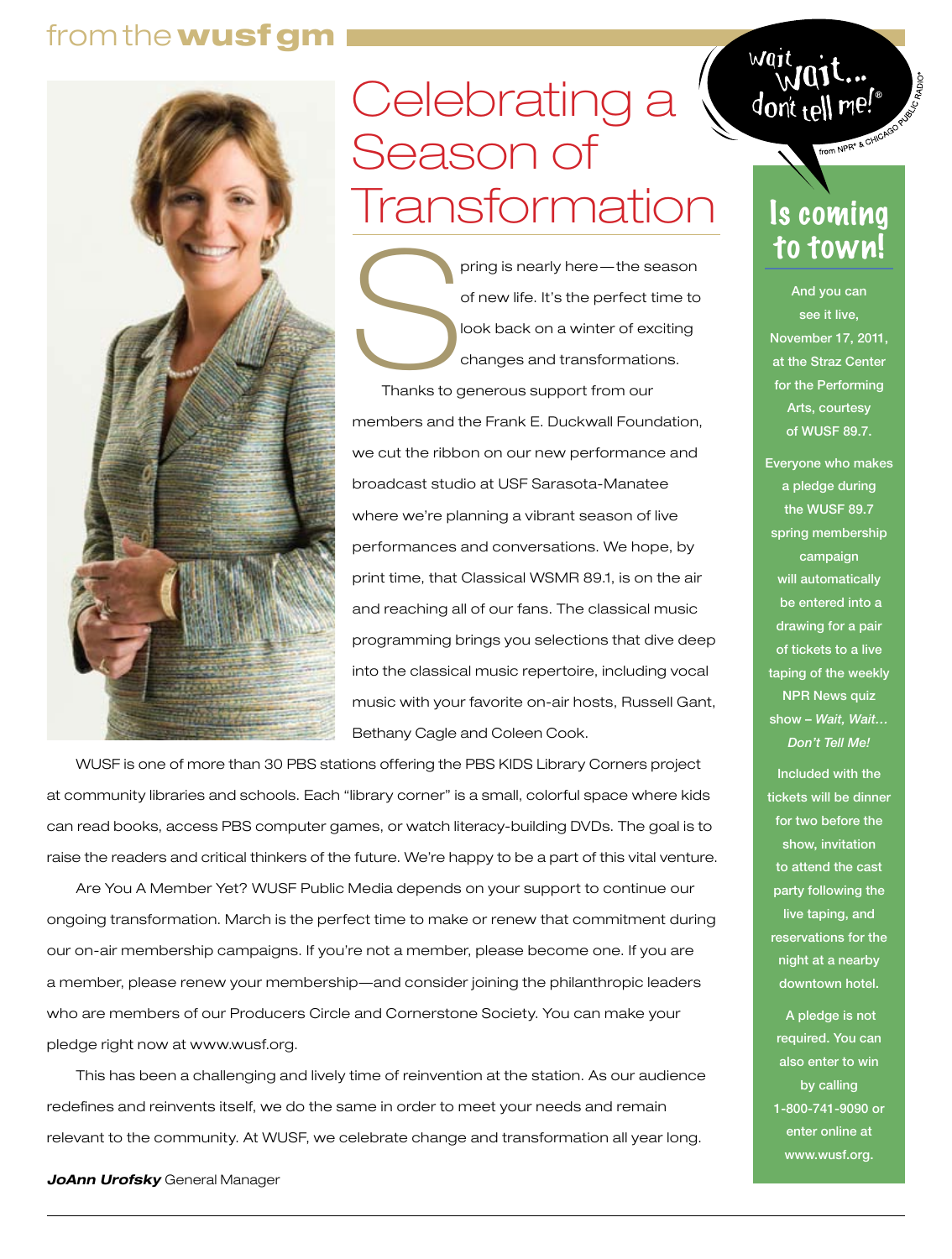# wusf spotlight

#### EXPLORE WILD SOUTH AMERICA

Stretching from the Equator nearly to the Antarctic, South America is a continent of vast extremes, boasting the world's greatest river system, longest mountain chain, biggest and richest rainforest, driest desert and some of the planet's most amazing animals. A six-part series, *Wild South America* explores this region's diverse wildlife and dramatic landscapes. Thanks to cutting-edge camera techniques, including infrared night vision cameras and stunning aerial photography, viewers get close-up looks at weird and wonderful animals, including armadillos, giant anteaters, maned wolves, and the ostrich-like Ria. You'll enjoy every thrilling moment of this journey of a lifetime. Airs Thursdays at 9 p.m. beginning March 24.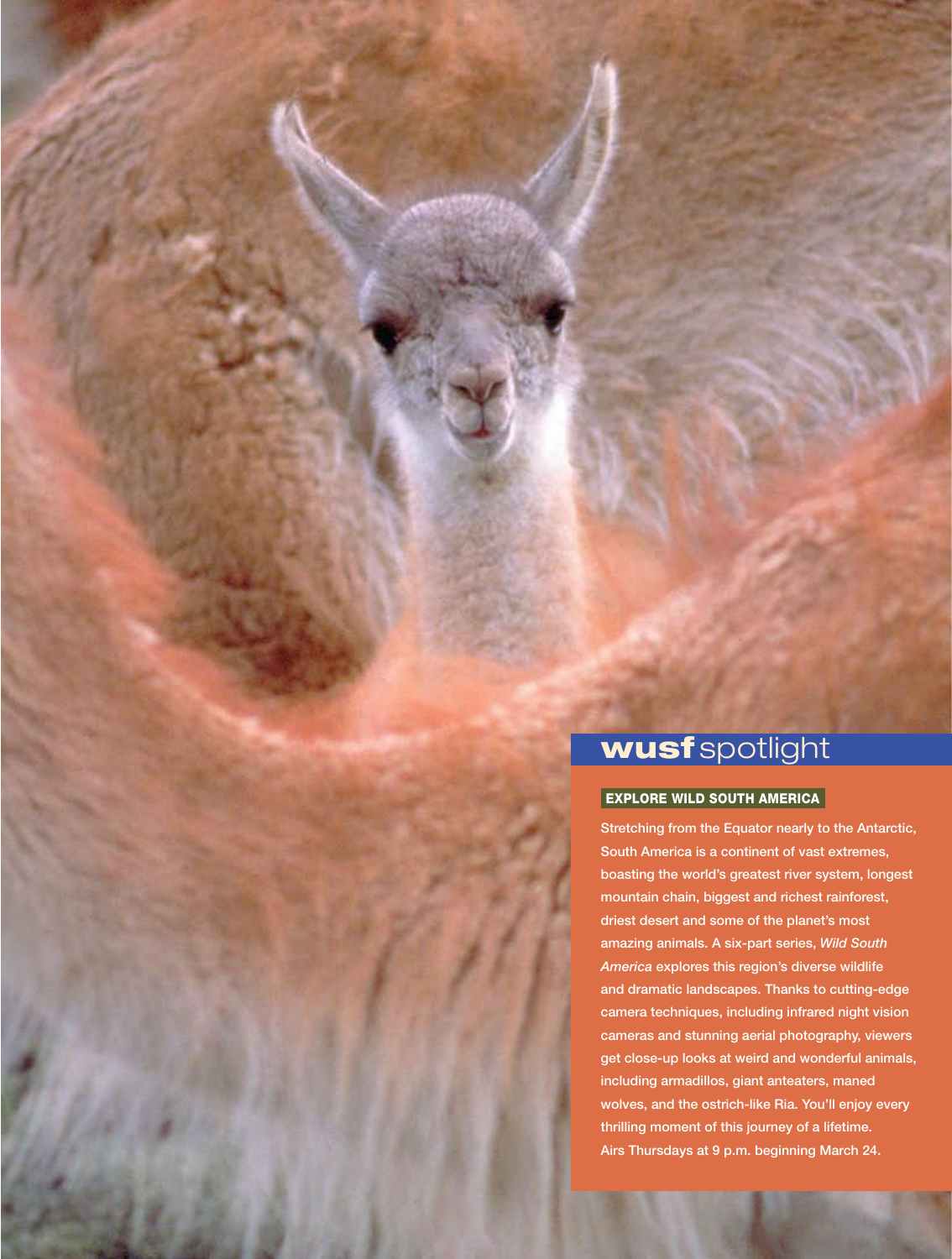"As a health care industry expert and WUSF supporter, I am so excited about WUSF's new HealthyState.org. Its insightful reporting is helping Floridians lead healthier lives, and keeping local doctors informed about the latest medical research, policy and community efforts."

Jim Albright President and CEO Albright and Associates, L.L.C.

HealthyState.org is my source for community engagement.



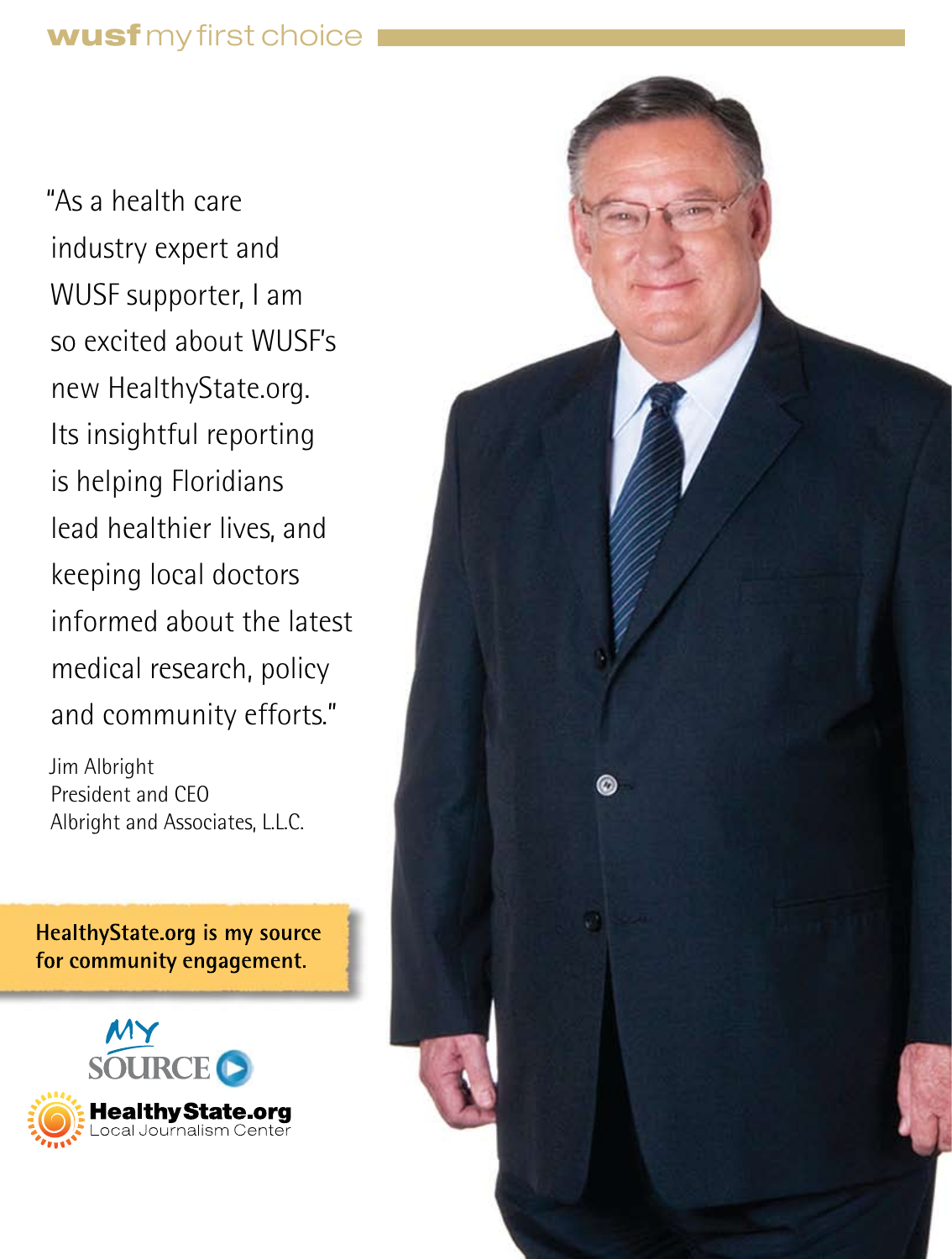# wusf happenings



DON DALY PHOTO Garrison Keillor with WUSF member, Peggy Swanson (left) and Cornerstone member, Mary Miller (right).

# Garrison Keillor is a Shoe-In with Fans

WUSF and *Sarasota Magazine* hosted a meetand-greet with Garrison Keillor on January 17 at Sarasota's Van Wezel Performing Arts Hall before Keillor's solo show there. Devoted fans were thrilled to see that Keillor was sporting his signature red sneakers and characteristic sense of cheer and humor.

#### **SPECIAL GUEST Carl Kasell Honored by WUSF**

Carl Kasell, NPR's roving ambassador, was the special guest at various November events honoring WUSF's Cornerstone Society and long-time sustaining members. An award-winning reporter and one of last year's National Radio Hall of Fame inductees, Kasell shared stories and adventures from his long and memorable career. Sincere thanks to Bob Devin Jones and James Howell for sharing their home with all of us!

#### **New Performance And Broadcast Studio**

On February 10, after hard work and great anticipation, WUSF Public Media opened its new performance and broadcast studio in Sarasota. Classical WSMR 89.1 hosts Russell Gant, Coleen Cook and Bethany Cagle helped WUSF General Manager JoAnn Urofsky and USF Sarasota-Manatee Regional Chancellor Dr. Arthur Guilford cut the ribbon while elected officials, community members and major supporters cheered them on. We are grateful to the Frank E. Duckwall Foundation, a local foundation that has a long philanthropic history with WUSF and the University of South Florida, for its \$30,000 challenge grant and for all of the individuals who responded to our successful on-air campaign to meet that challenge. Special thanks to Sabal Trust Company for sponsoring the new studio and the ribbon-cutting event.



# raising readers

WUSF Public Broadcasting is introducing the PBS KIDS Raising Readers Library Corners program in libraries throughout the Tampa Bay area. These colorful multimedia areas are hideaways where kids can read books, play educational computer games, or watch entertaining and educational DVDs. The goal? To help children, ages 2 to 8, strengthen their literacy skills through fun, free activities.

## Doc Martin Alert!

Attention *Doc Martin* fans! We're sorry to break the news that season five has been delayed until next year. The good news is that while we're waiting, we'll bring you another popular British drama—*Midsomer* 

*Murders*—beginning March 22. Repeat episodes of *Doc Martin* will air later this year as we get closer to the release of season five. Till then, you can still share your Tuesday evenings with us for great British drama!



#### **OUR BUSINESS SPONSORS**



**WUSF Public Media applauds Shumaker, Loop and Kendrick, LLP, for its commitment to public broadcasting. The company recently became a founding sponsor of WSMR 89.1, and is also a corporate sponsor of WUSF 89.7. Founded in 1925,** 

**Shumaker, Loop and Kendrick is a full-service law firm with more than 215 attorneys, 55 paralegals and 450 employees in its five offices located in Toledo and Columbus, Ohio; Charlotte, North Carolina, and Tampa and Sarasota.**

**"Shumaker has a long history of community support," says Ernie Marquart, Tampa Managing Partner. "The firm is a strong supporter of nonprofit organizations and firmly believes in giving back to the communities it serves. WUSF is a valuable way for us to show that commitment."**

**"Shumaker has long been known for its dedication to this community," says JoAnn Urofsky, general manager of WUSF. "We salute their efforts and thank them for being our valued partners."**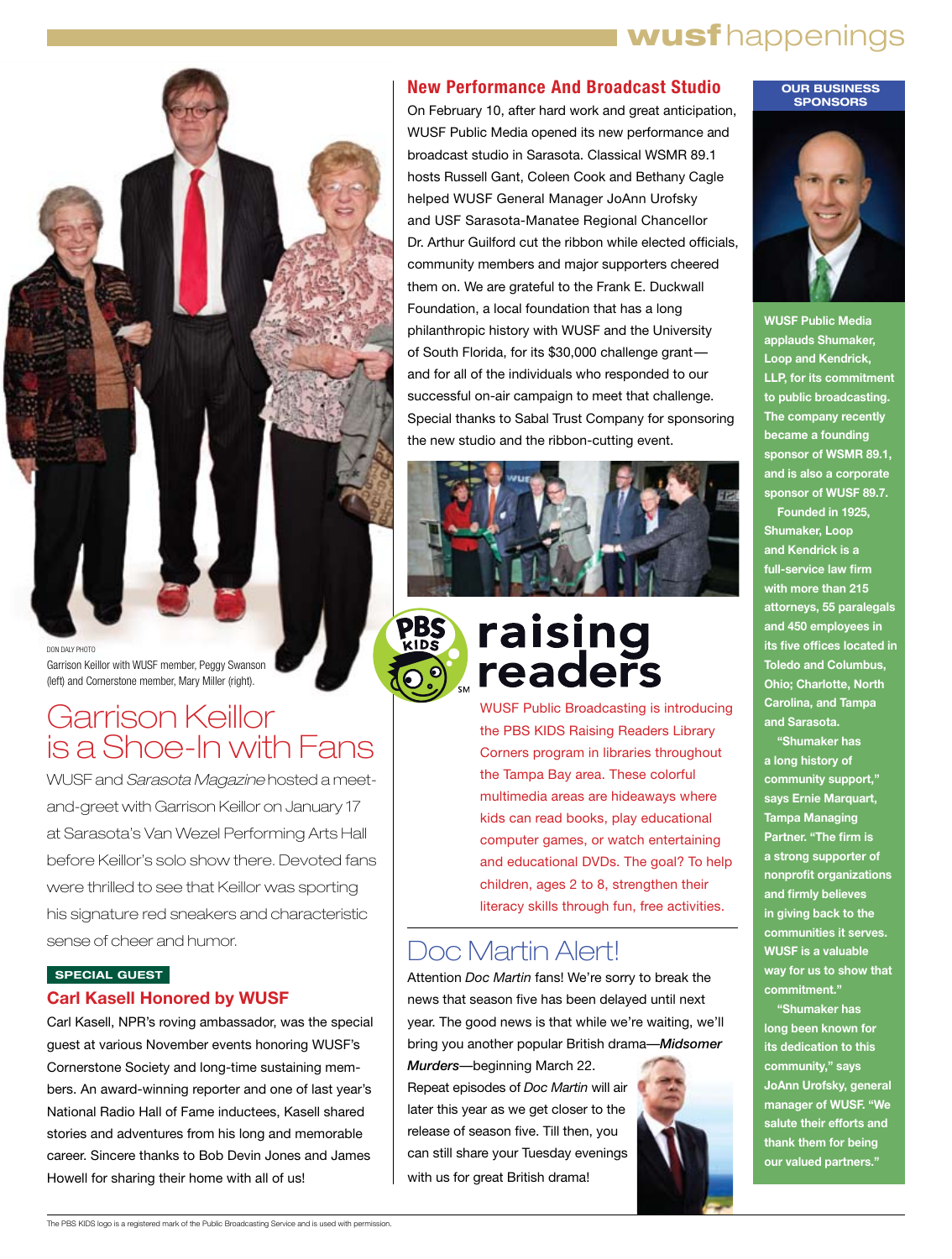## radio television

#### wusf 89.7 news, information, jazz

| <b>Monday through Friday</b>     |                | <b>Saturday continued</b>       |                |
|----------------------------------|----------------|---------------------------------|----------------|
| <b>Morning Edition</b>           | 5a.m.-9a.m.    | Snap Judgment                   | 1p.m.-2p.m.    |
| <b>BBC Newshour</b>              | 9a.m.-10a.m.   | <b>Sound Opinions</b>           | 2p.m.-3p.m.    |
| The Diane Rehm Show              | 10a.m.-12p.m.  | <b>Conversations World Cafe</b> | 3p.m.-4p.m.    |
| <b>Fresh Air</b>                 | 12p.m.-1p.m.   | Fresh Air Weekend               | 4p.m.-5p.m.    |
| <b>The Story</b>                 | $1p.m.-2p.m$   | <b>All Things Considered</b>    | 5p.m.-6p.m.    |
| <b>Talk of the Nation</b>        | 2p.m.-3p.m.    | <b>Prairie Home Companion</b>   | 6p.m.-8p.m.    |
| <b>The World</b>                 | 3p.m.-4p.m.    | <b>Riverwalk Jazz</b>           | 8p.m.-9p.m.    |
| <b>All Things Considered</b>     | 4p.m.-6p.m.    | Piano Jazz                      | 9p.m.-10p.m.   |
| Marketplace                      | 6p.m.-6:30p.m. | <b>Jazz with Bob Seymour</b>    | 10p.m.-12a.m.  |
| <b>BBC News</b>                  | 6:30p.m.-7p.m. | All Night Jazz                  | 12a.m.-6.am.   |
| <b>Florida Matters (Tuesday)</b> | 6:30p.m.-7p.m. | <b>Sunday</b>                   |                |
| <b>Fresh Air</b>                 | 7.pm.-8p.m.    | <b>All Night Jazz</b>           | 5a.m.-6a.m.    |
| CBC's Q                          | 8p.m.-9p.m.    | Krista Tippet on Being          | 6a.m.-7a.m.    |
| <b>All Night Jazz</b>            | 9p.m.-5a.m.    | Latino USA                      | 7a.m.-7:30a.m. |
| <b>Friday only</b>               |                | <b>Florida Matters</b>          | 7:30a.m.-8a.m. |
| <b>Jazz At Lincoln Center</b>    | 9p.m.-10p.m.   | <b>Weekend Edition</b>          | 8a.m.-10a.m.   |
| JazzSet                          | 10p.m.-11p.m.  | Wait Wait Don't Tell Me         | 10a.m.-11a.m.  |
| <b>Saturday</b>                  |                | Whad'ya Know                    | 11a.m.-12p.m.  |
| <b>All Night Jazz</b>            | 5a.m.-6a.m.    | <b>Prairie Home Companion</b>   | 12p.m.-2p.m.   |
| To The Best of                   |                | <b>The Splendid Table</b>       | 2p.m.-3p.m.    |
| Our Knowledge!                   | 6a.m.-7a.m.    | Studio 360                      | 3p.m.-4p.m.    |
| People's Pharmacy                | 7a.m.-8a.m.    | On the Media                    | 4p.m.-5p.m.    |
| <b>Weekend Edition</b>           | 8a.m.-10a.m.   | <b>All Things Considered</b>    | 5p.m.-6p.m.    |
| <b>Car Talk</b>                  | 10a.m.-11a.m.  | <b>Best of Our Knowledge</b>    | 6p.m.-8p.m.    |
| Wait Wait Don't Tell Me          | 11a.m.-12p.m.  | <b>The Tavis Smiley Show</b>    | 8p.m.-10p.m.   |
| This American Life               | 12p.m.-1p.m.   | <b>All Night Jazz</b>           | 10p.m.-5a.m.   |

| <b>Saturday continued</b>       |                |
|---------------------------------|----------------|
| Snap Judgment                   | 1p.m.-2p.m.    |
| <b>Sound Opinions</b>           | 2p.m.-3p.m.    |
| <b>Conversations World Cafe</b> | 3p.m.-4p.m.    |
| <b>Fresh Air Weekend</b>        | 4p.m.-5p.m.    |
| <b>All Things Considered</b>    | 5p.m.-6p.m.    |
| <b>Prairie Home Companion</b>   | 6p.m.-8p.m.    |
| Riverwalk Jazz                  | 8p.m.-9p.m.    |
| Piano Jazz                      | 9p.m.-10p.m.   |
| Jazz with Bob Seymour           | 10p.m.-12a.m.  |
| <b>All Night Jazz</b>           | $12a.m.-6.am.$ |
| <b>Sunday</b>                   |                |
| <b>All Night Jazz</b>           | 5a.m.-6a.m.    |
| <b>Krista Tippet on Being</b>   | 6a.m.-7a.m.    |
| Latino USA                      | 7a.m.-7:30a.m. |
| <b>Florida Matters</b>          | 7:30a.m.-8a.m. |
| <b>Weekend Edition</b>          | 8a.m.-10a.m.   |
| Wait Wait Don't Tell Me         | 10a.m.-11a.m.  |

3p.m.-4p.m.  $\mathsf{dia}$   $\mathsf{4p.m.-5p.m.}$ Considered 5p.m.-6p.m. Knowledge 6p.m.-8p.m. miley Show 8p.m.-10p.m.  $ZZ$  10p.m.-5a.m.

The WUSF Radio Reading Service is accessible to those who qualify, 24 hours a day via a special radio receiver, provided at no charge. Find more information at www.wusf.org.

#### classical wsmr 89.1

| <b>Monday through Friday</b>       |                |
|------------------------------------|----------------|
| Classical Music with Russell Gant  | $6 - 11$ a.m.  |
| Classical Music with Bethany Cagle | 11 a.m.-3 p.m. |
| Midday Mozart                      | 12-1 p.m.      |
| Classical Music with Coleen Cook   | 3-5 p.m.       |
| Your First Choice                  | 4-5 p.m.       |
| Performance Today                  | 5-7 p.m.       |
| <b>Evening Masterwork</b>          | 7-9 p.m.       |
| <b>Classical Music</b>             | 9 p.m.-6 a.m   |
| Florida Matters (Friday only)      | 7-7:30 p.m.    |
| <b>Saturday</b>                    |                |
| <b>Classical Music</b>             | 6-8 a.m.       |
| Classical Music with Bethany Cagle | 8-12 p.m.      |
| Metropolitan Opera                 | 12-5 p.m.      |
| <b>Classical Music</b>             | 5 p.m.-6 a.m.  |
| <b>Sunday</b>                      |                |
| <b>Classical Music</b>             | 6-8 a.m.       |
| Classical Music with Russell Gant  | $8-10a.m.$     |
| <b>Sunday Baroque</b>              | 10 a.m.-2 p.m. |
| <b>Classical Music</b>             | $2-5$ p.m.     |
| From the Top                       | 5-6 p.m.       |
| <b>Symphony Cast</b>               | 6-8 p.m.       |
| <b>Classical Music</b>             | 8 p.m.-6 a.m.  |
|                                    |                |

#### **MARCH TV HIGHLIGHTS**



**Viva España!** Join Rick Steves on this two-hour special exploring the best of Spain, including its flamenco festivals, paella feasts, Moorish palaces, and quaint, whitewashed hillside towns. After climbing the Rock of Gibraltar and side-tripping into Morocco, you'll venture to northern Spain to run with the bulls and trek with pilgrims. Airs Monday, March 7, at 8 p.m.



**Rock, Pop and Doo Wop** "Bowzer" Bauman, of Sha Na Na, and Ronnie Spector, of the Ronettes, bring back the best-loved songs from the early rock, pop and doo-wop era in this all-new concert event featuring live performances and rare, archival classics from the Dick Clark vaults. Airs Saturday, March 5, at 8 p.m.



In **Great Performances: "Hitman Returns"** 15-time Grammy Awardwinning songwriter and producer David Foster stages an all-star celebration at Las Vegas' Mandalay Bay arena. Powerhouse talents include Michael Bolton, Charice, Natalie Cole, Lara Fabian, Chaka Khan, Kenny Loggins, Seal, Ruben Studdard, Donna Summer and "Dreamweaver" Gary Wright. Airs Wednesday, March 9, at 8 p.m.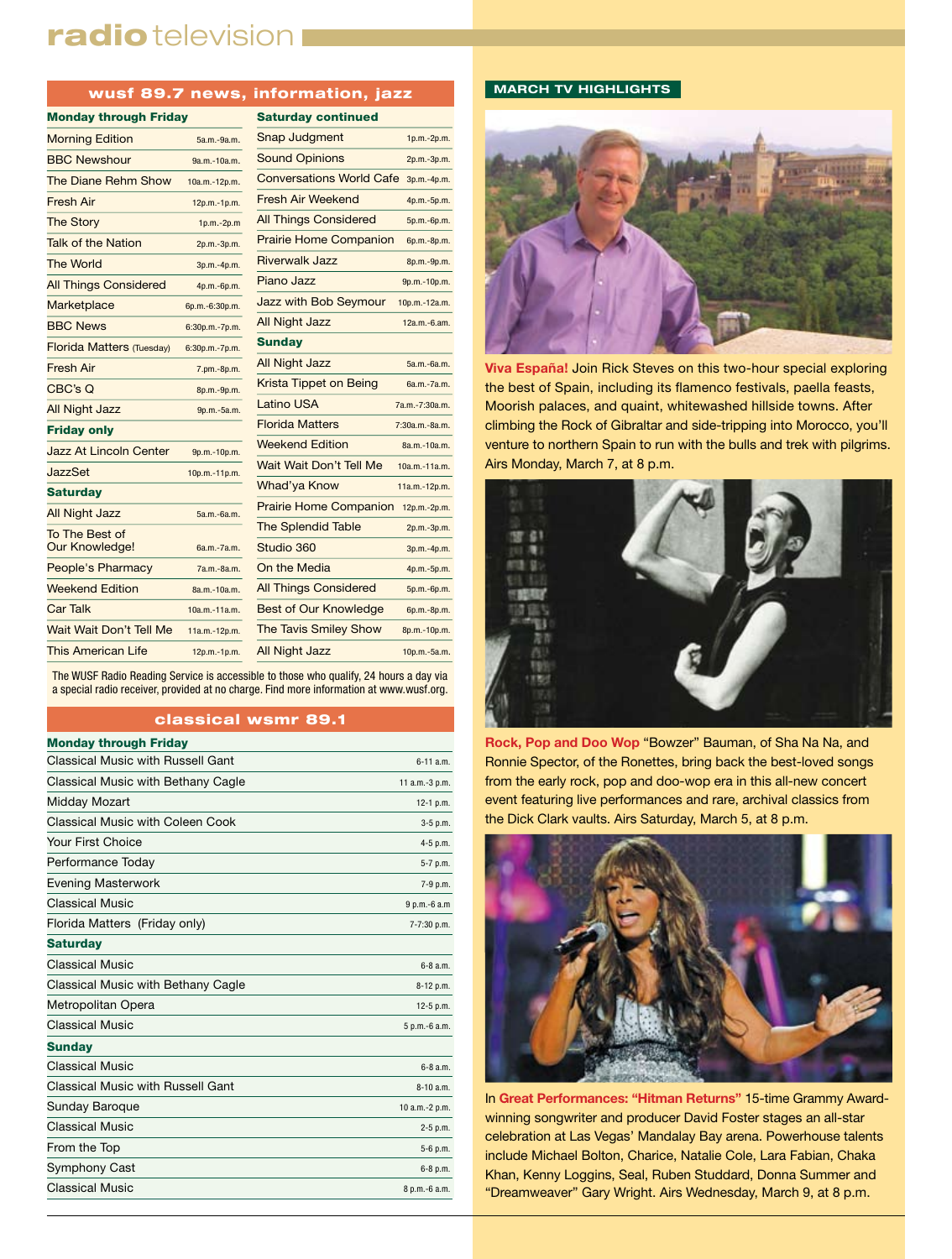## $\blacksquare$  march  $\mathsf{tv}$  primetime

#### Tuesday 1st

**8:00pm** Lark Rise to Candleford **9:00pm** Doc Martin **10:00pm** MI-5

#### Wednesday 2nd

**8:00pm** 13 Wonders of Spain "Avila" 8:30pm Burt Wolf: Travels & Traditions "Connecting the Dots in America"

**9:00pm** This Old House "Los Angeles Project" Part 3 of 10 **9:30pm** Hometime "Stone Cottage - Lighting" **10:00pm** History Project

"Boudica's Treasures"

#### Thursday 3rd

**8:00pm** Nature "Arctic Bears" **9:00pm** Charlie Bird's Arctic Journey, Part 1 of 2 **9:45pm** Charlie Bird's Arctic Journey, Part 2 of 2

#### Friday 4th

**8:00pm** History Project "The Pharaoh's Holy Treasure" **9:00pm** Antiques Roadshow "Des Moines, IA" Part 2 **10:00pm** Globe Trekker "Utah & Colorado"

#### Saturday 5th

**8:00pm** Rock, Pop and Doo Wop (My Music) **10:00pm** Best of Laugh-In

#### Sunday 6th



**7:00pm** Les Misérables 25th Anniversary Concert

#### Monday 7th

**8:00pm** Rick Steves' Viva España! **10:00pm** Celtic Thunder Heritage

#### Tuesday 8th

**8:00pm** Suze Orman's Money Class **10:00pm** The Weavers: Wasn't That a Time!

#### Wednesday 9th

**8:00pm** Great Performances "Hitman Returns: David Foster & Friends" **10:00pm** Suze Orman's Money Class

#### Thursday 10th

**8:00pm** All\*Star Bluegrass Celebration **9:30pm** Rock, Pop and Doo Wop (My Music)

#### Friday 11th

**8:00pm** Lawrence Welk's Big Band Splash **10:00pm** The Amen Solution: Thinner, Smarter, Happier with Daniel Amen

\*Programs scheduled are subject to change after printing of this publication.

#### Saturday 12th

**8:00pm** Great Performances "Hitman Returns: David Foster & Friends" **10:00pm** Great Performances "Billy Joel Live at Shea Stadium"

#### Sunday 13th

**8:00pm** Magic Moments - The Best of 50's Pop



**10:00pm** Suze Orman's Money Class Monday 14th

#### **8:00pm** Rick Steves' Europe with Abandon!

**8:30pm** John Sebastian Presents: Folk Rewind

#### Tuesday 15th

**8:00pm** Ed Sullivan's Rock and Roll Classics **10:00pm** John Denver: A Song's Best Friend

#### Wednesday 16th

**8:00pm** The Amen Solution: Thinner, Smarter, Happier with Daniel Amen **10:00pm** Ed Sullivan's Rock and Roll Classics

#### Thursday 17th

**8:00pm** Celtic Thunder Heritage **9:30pm** When Irish Eyes are Smiling: An Irish Parade of Stars **11:00pm** Music of Ireland: Welcome to America

#### Friday 18th

**8:00pm** Viewer Favorites **12:00am** Viewer Favorites

#### Saturday 19th

**8:00pm** Viewer Favorites 1**2:00am** Viewer Favorites

#### Sunday 20th

**8:00pm** Viewer Favorites 1**2:00am** Viewer Favorites

#### Monday 21st

**8:00pm** Rick Steves' Europe "Norway's West: Fjords, Mountains and Bergen" **8:30pm** Rudy Maxa's World

"Thailand, Andaman Islands" **9:00pm** Travelscope "Gathering

in Scotland" **9:30pm** Seasoned Traveler "German Gems"

**10:00pm** Ride Along the Lincoln Highway

#### Tuesday 22nd

**8:00pm** Lark Rise to Candleford **9:00pm** Midsomer Murders "Death's Shadow" Part 1 of 2 **10:00pm** Midsomer Murders "Death's Shadow" Part 2 of 2

#### Wednesday 23rd

**8:00pm** 13 Wonders of Spain "Ibiza" **8:30pm** Burt Wolf: Travels & Traditions "Cruising Holland & Belgium"

**9:00pm** This Old House "Los Angeles Project" Part 4 of 10

**9:30pm** Hometime "Stone Cottage - Kitchen & Baths"

**10:00pm** Top Secret Rosies: The Female Computers of World War II

#### Thursday 24th

**8:00pm** Nature "Voyage of the Lonely Turtle" **9:00pm** Wild South America "Lost Worlds" **10:00pm** Eden at the End of the World

#### Friday 25th

**8:00pm** Lost Treasures of the Ancient World "The Romans in North Africa" **9:00pm** Antiques Roadshow "Des Moines, IA" Part 3 **10:00pm** Globe Trekker "South Atlantic"

#### Saturday 26th



**8:00pm** Saturday Night Movie "Exodus" (1960)

#### Sunday 27th

**8:00pm** NOVA "Venom: Nature's Killer" **9:00pm** American Experience "Roberto Clemente" **10:00pm** American Experience "A Class Apart"

#### Monday 28th

**8:00pm** Rick Steves' Europe "Stockholm" 8:30pm Rudy Maxa's World "Estonia" **9:00pm** Travelscope "Cappadocia, Turkey"



**9:30pm** Seasoned Traveler "Liechtenstein and the Other Little Lands" **10:00pm** Packard – An American

Classic Car

#### Tuesday 29th

**8:00pm** Lark Rise to Candleford **9:00pm** Midsomer Murders "Stranglers Wood" Part 1 of 2 10:00pm MI-5

#### Wednesday 30th

**8:00pm** 13 Wonders of Spain "Caceres"

**8:30pm** Burt Wolf: Travels & Traditions "Islands of Bermuda"



**9:00pm** This Old House "Los Angeles Project" Part 5 of 10 **9:30pm** Hometime "Recycled Fence" **10:00pm** Who Does She Think She Is?

#### Thursday 31st

**8:00pm** Nature "Birds of the Gods" **9:00pm** Wild South America "Mighty Amazon" **10:00pm** Nature "Clever Monkeys"

#### **Where to Watch**

**Over the Air** 

- 16.1 WUSF TV
- 16.2 WUSF Kids
- 16.3 WUSF Create
- 16.4 Florida Knowledge Network

#### **WUSF on Comcast**

- 204 WUSF TV
- 205 WUSF Kids
- 206 WUSF Create
- 
- 207 Florida Knowledge **Network**

#### **WUSF on Verizon FiOS**

- 016 WUSF TV
- 470 WUSF TV
- 473 WUSF Kids

616 WUSF TV 617 WUSF Kids 618 WUSF Create 619 Florida Knowledge **Network** 

- 472 WUSF Create
- 471 Florida Knowledge **Network**

**WUSF on Bright House**